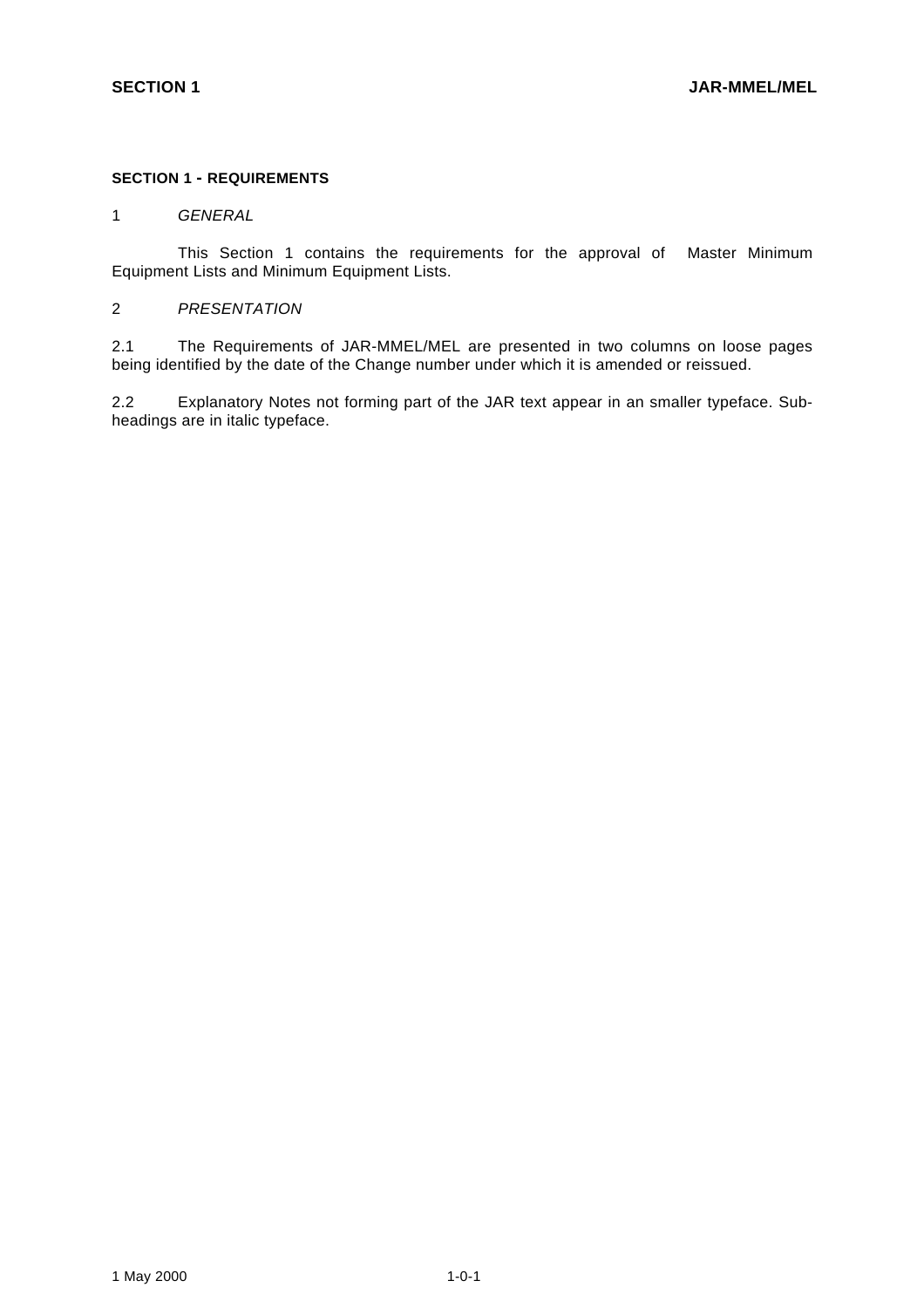# INTENTIONALLY LEFT BLANK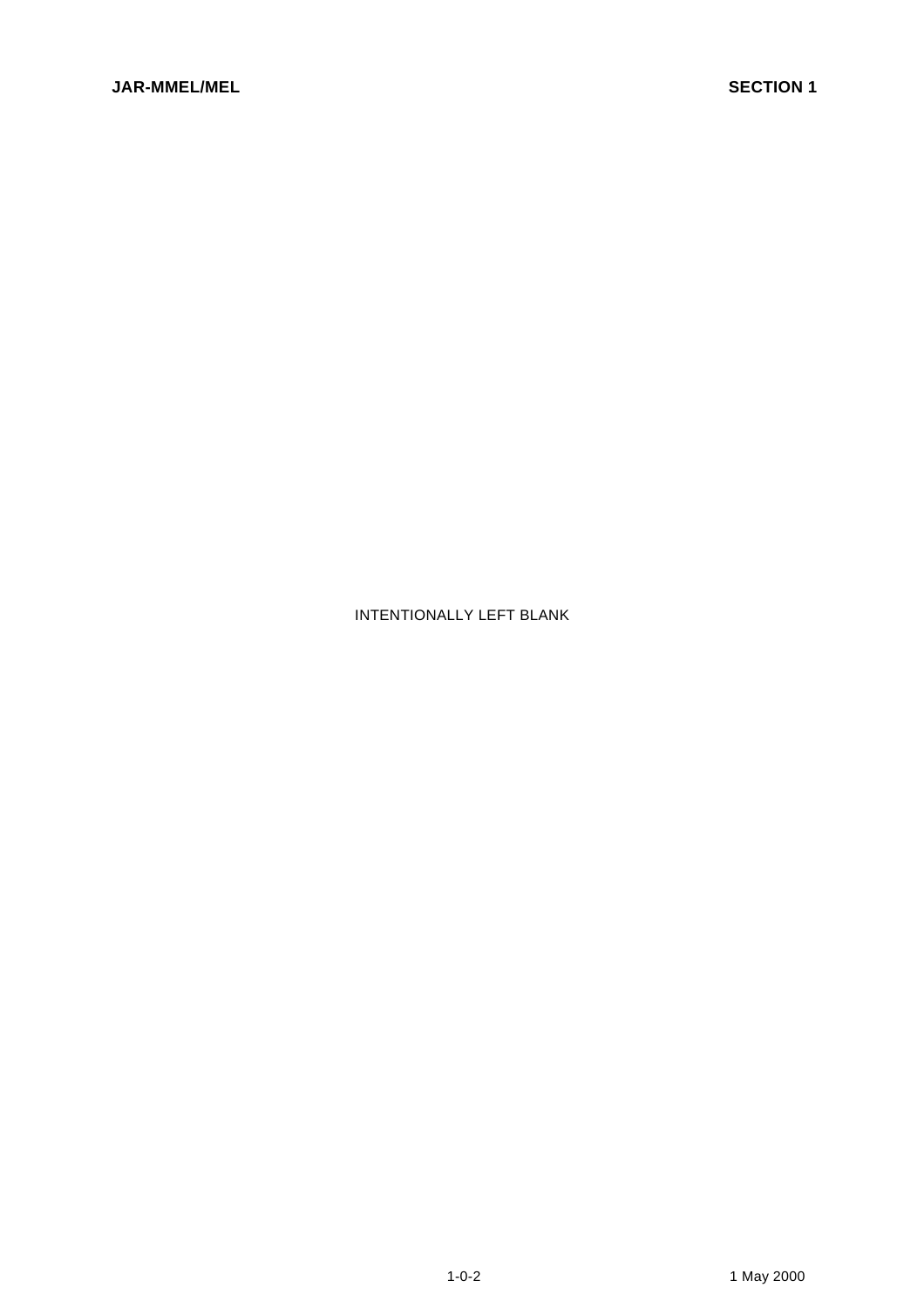# **SUBPART A - GENERAL**

# **JAR-MMEL/MEL.001 Applicability**

# **[ ]**

**[**(a) *Limit of MEL Applicability. The MEL is applicable up to the commencement of flight. (See ACJ*-*MMEL/MEL.001(a).)***]**

 (b) *Airworthiness Directives and other Mandatory Requirements.* Where there is a conflict between the MMEL **[**or**]** MEL and an Airworthiness Directive or any other Mandatory Requirement, it is the data or information contained in the Airworthiness Directive or the Mandatory Requirement (e.g. Continued Airworthiness requirement) which shall override.

#### **[ ] [ ]**

[Amdt. 1, 01.08.05]

# **[JAR-MMEL/MEL.002 Effectivity**

 Amendments to JAR-MMEL/MEL become effective 6 months after publication.**]**

[Amdt. 1, 01.08.05]

# **[JAR-MMEL/MEL.003 Compliance**  (See ACJ-MMEL/MEL.003)

 This JAR will not be applied retrospectively. MMELs and MELs existing prior to 1 May 2000 will continue to remain valid and applicable.**]**

[Amdt. 1, 01.08.05]

# **JAR-MMEL/MEL.005 Terminology**

 Terms and **[**abbreviations**]** used in JAR-MMEL/MEL have the following meaning:

 (a) "As required by operating requirements" The listed item of equipment is subject to certain provisions (restrictive or permissive) expressed in the applicable operational requirements.

 (b) "Approved by the Authority" means **[**documented by the Authority as suitable for the purpose intended (Refer to JAR-1).**]** 

**[**(c) "Authority" The competent body responsible for the safety regulation and oversight of Civil Aviation. In the context of JAR-MMEL/MEL Subpart B, this means the Authority

# JAR-MMEL/MEL.005 (continued)

of the State of Design. In the context of JAR-MMEL/MEL Subpart C, this means the Authority of the State of the Operator.**]**

**[**(d)**]** "Calendar Day" A 24 hour period from midnight to midnight based on either UTC or local time, as selected by the operator.

**[**(e)**]** "Commencement of flight" The point when an aircraft begins to move under its own power for the purpose of preparing for take off.

**[**(f)**]** "Day of discovery" The calendar day that a malfunction was recorded in the aircraft maintenance record/log book.

**[**(g) "Equipment" means item, function, component or system.

 (h) "Flight Day" means a 24 hour period (from midnight to midnight) either UTC or local time, as established by the operator, during which at least one flight is initiated for the affected aircraft.**]** 

**[**(i)**]** "If installed" **[**means that the**]** equipment is either optional or is not required to be installed on all aircraft covered by the MMEL.

**[**(j)**]** "Inoperative" means **[ ]** that the **[**equipment**]** does not accomplish its intended purpose or is not consistently functioning within its design operating limits or tolerances. Some **[**equipments have**]** been designed to be fault tolerant and are monitored by **[ ]** computers which transmit fault messages to a centralised computer for the purpose of maintenance. The presence of this category of message does not **[**necessarily**]** mean that the **[**equipment**]** is inoperative.

**[**(k) "JAA MMEL" means the MMEL (including MMEL Supplement) which is recommended by the JAA for acceptance by the Authority.**]** 

**[**(l)**]** "MEL" An abbreviation for Minimum Equipment List.

**[**(m)**]** "MMEL" An abbreviation for Master Minimum Equipment List.

**[**(n)**]** "MMEL Supplement" A list associated with MMELs for aircraft for which application for first type certification is made to a non-JAA Authority. The **[**Supplement**]** identifies any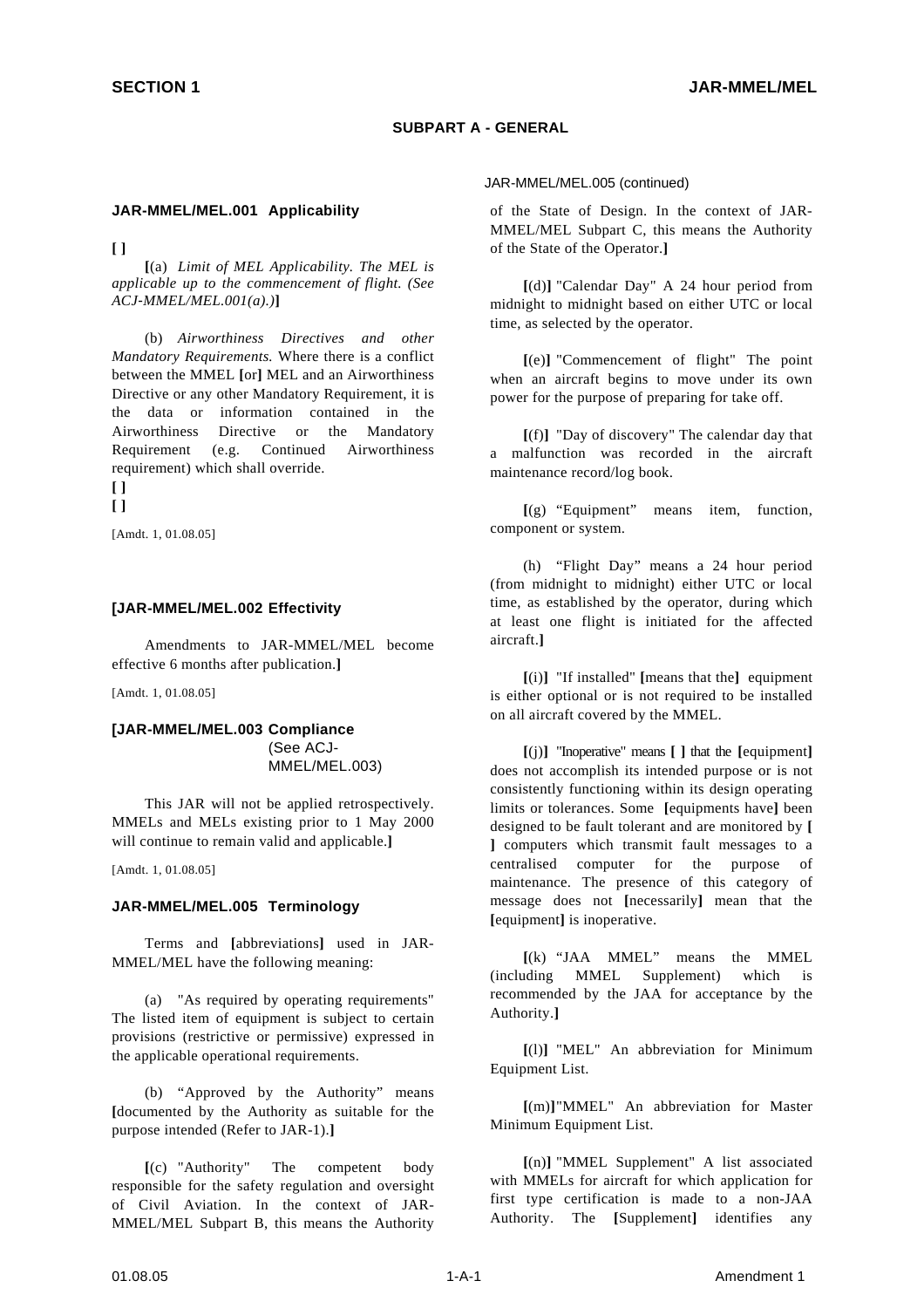# **JAR-MMEL/MEL** SECTION 1

# JAR-MMEL/MEL.005 (continued)

differences from the **[ ]** MMEL **[**approved by the State of Design**]**. The **[ ]** MMEL **[**approved by the State of Design**]** and the Supplement constitute the JAA **[ ]** MEL.

**[**(o) "Rectification interval" A limitation on the duration of operations with inoperative equipment.

 (p) "RIE" An abbreviation for Rectification Interval Extension.

 (q) "Supplemental Type Certificate" is defined in JAR 21 / EASA IR Part 21.

 (r) "Supplemental Type Certificate Holder" is the holder of, or applicant for, a Supplemental Type Certificate.**]** 

**[**(s)**]** "Type Certificate" **[ ] [**is defined in JAR 21 / EASA IR Part 21.**]** 

**[**(t)**]** "Type Certificate **[**H**]**older" **[**is the**]**  holder of, or applicant for, a Type Certificate**[ ]**.

[Amdt. 1, 01.08.05]

# INTENTIONALLY LEFT BLANK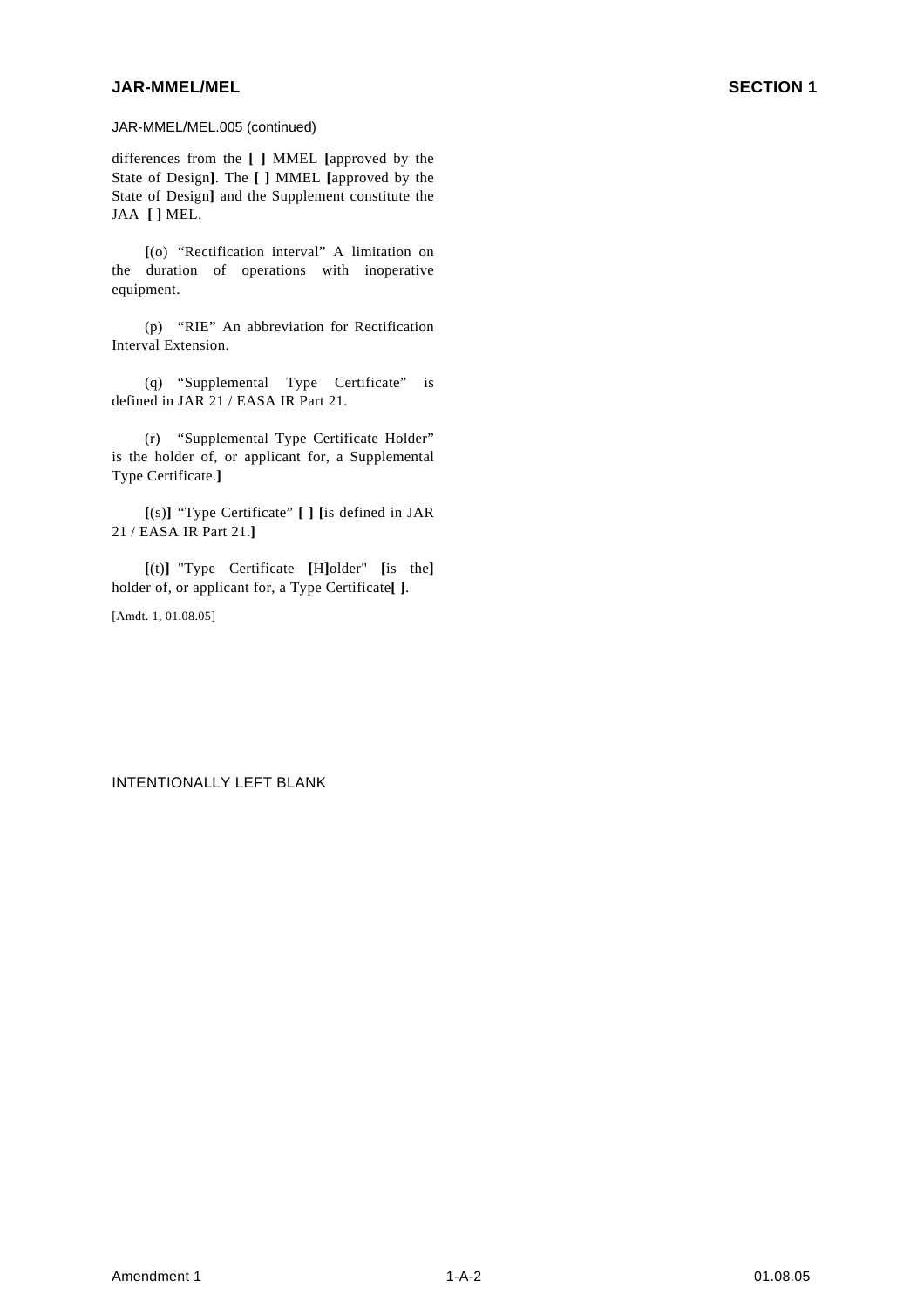# **SUBPART B - MMEL**

#### **JAR-MMEL/MEL.010 General**

 (a) The MMEL is a **[ ] [**document that lists the equipment which may be temporarily inoperative, subject to certain conditions, while maintaining an acceptable level of safey as intended in the applicable JAR or equivalent Requirement. Each MMEL is specific to an aircraft type.**]**

 (b) All items related to the airworthiness of the aircraft and not included in the list are automatically required to be operative.

 (c) Non-safety related equipment such as galley equipment **[**and**]** passenger convenience items, need not be listed **[**(see ACJ-MMEL/MEL.010(c)**]**.

[Amdt. 1, 01.08.05]

#### **JAR-MMEL/MEL.015 [Types] of Operation**

 The MMEL shall cover the **[**types**]** of operation for which the aircraft type is certificated.

[Amdt. 1, 01.08.05]

#### **JAR-MMEL/MEL.020 [Preparation of MMEL]**

#### **[ ]**

**[**(a) The initial JAA MMEL or JAA MMEL Supplement shall be issued by the Type Certificate Holder.

(b) Amendments to the JAA MMEL or JAA MMEL Supplement shall be issued by the Type Certificate Holder or Supplemental Type Certificate Holder, as appropriate.

(c) Applications for initial acceptance of an MMEL shall originate from the Type Certificate Holder.

(d) Applications for the acceptance of changes to an already accepted MMEL shall originate from either the Type Certificate Holder or a Supplemental Type Certificate Holder, as appropriate.**]** 

[Amdt. 1, 01.08.05]

# **JAR-MMEL/MEL.025 Format and Language of MMEL**  (See ACJ-

MMEL/MEL.025)

 (a) The MMEL shall be provided with a relevant Preamble, Definitions and, if appropriate, clarifying Notes which shall adequately reflect the scope, extent and purpose of the List.

 (b) The MMEL shall be written in a language acceptable to the Authority.

# **JAR-MMEL/MEL.030 Multiple Unserviceabilities** (See ACJ-MMEL/MEL.030)

 The MMEL shall **[**take into account**]** the effects of multiple unserviceabilities **[ ]**.

[Amdt. 1, 01.08.05]

# **JAR-MMEL/MEL.035 Operational and Maintenance Procedures**

 (a) Operational and Maintenance Procedures are necessary to support certain MMEL items. These Procedures shall be **[ ] [**produced and published by the Type Certificate Holder or the Supplemental Type Certificate Holder, as appropriate. The procedures shall be appropriately amended, as and when the MMEL is revised.

 (b) The intent of these procedures shall be identified during the development of the MMEL. However, the procedures themselves will not be subject to approval.**]** 

**[**(c)**]** These procedures shall be referenced in the MMEL and published concurrently with the MMEL **[ ]**.

**[ ]** 

[Amdt. 1, 01.08.05]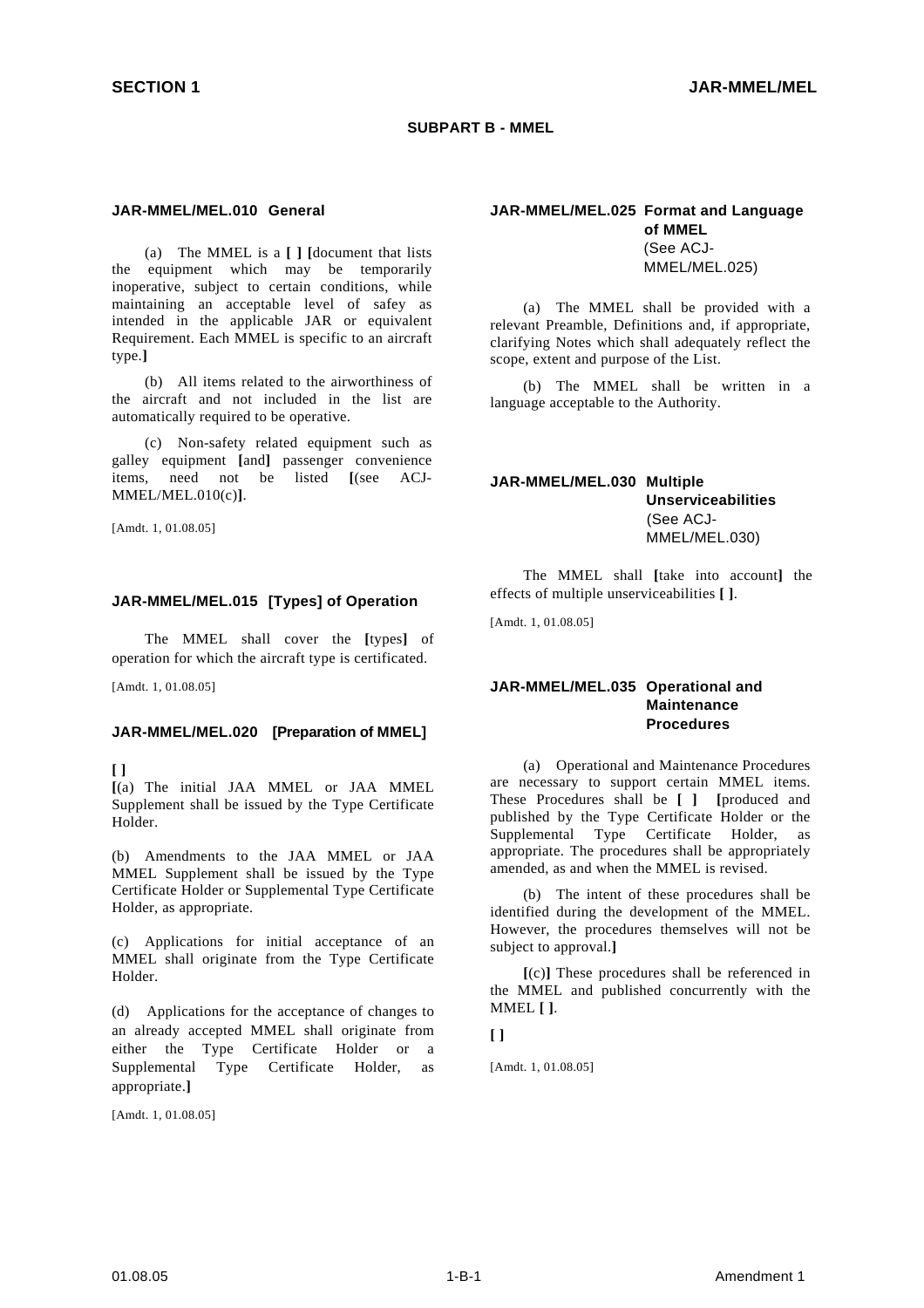# **JAR-MMEL/MEL.040 Rectification Intervals**  (See ACJ-MMEL/MEL.040/.080)

 The MMEL shall provide **[**categories**]** A, B, C and D, Rectification Intervals.

 The category of each inoperative item shall be determined according to the requirements specified below:

(a) *Category A:* 

 (i) No standard interval is specified, however, items in this category shall be rectified in accordance with the conditions stated in the MMEL.

 (ii) Where a time period is specified **[**in calendar days**]** it shall start at 00:01 on the calendar day following the day of discovery.

 (b) *Category B:* Items in this category shall be rectified within three consecutive calendar days, excluding the day of discovery.

 (c) *Category C:* Items in this category shall be rectified within ten consecutive calendar days, excluding the day of discovery.

 (d) *Category D:* Items in this category shall be rectified within one hundred and twenty consecutive calendar days, excluding the day of discovery.

INTENTIONALLY LEFT BLANK

[Amdt. 1, 01.08.05]

# **JAR-MMEL/MEL.045 MMEL [ Acceptance]**

**[ ] [**(a) New JAA MMELs and amendments to existing JAA MMELs will only be accepted in accordance with this JAR-MMEL/MEL Subpart B.

 (b) The JAA MMEL (including MMEL Supplement) shall be recommended to the Authorities for their acceptance. It is the responsibility of each Authority to accept the MMEL for use by their operators.**]** 

[Amdt. 1, 01.08.05]

#### **[JAR-MMEL/MEL.046 MMEL Revisions**

 The Type Certificate or Supplemental Type Certificate Holder, as appropriate, shall positively inform all known operators when a revision to the JAA MMEL (including MMEL Supplement) is published.**]** 

[Amdt. 1, 01.08.05]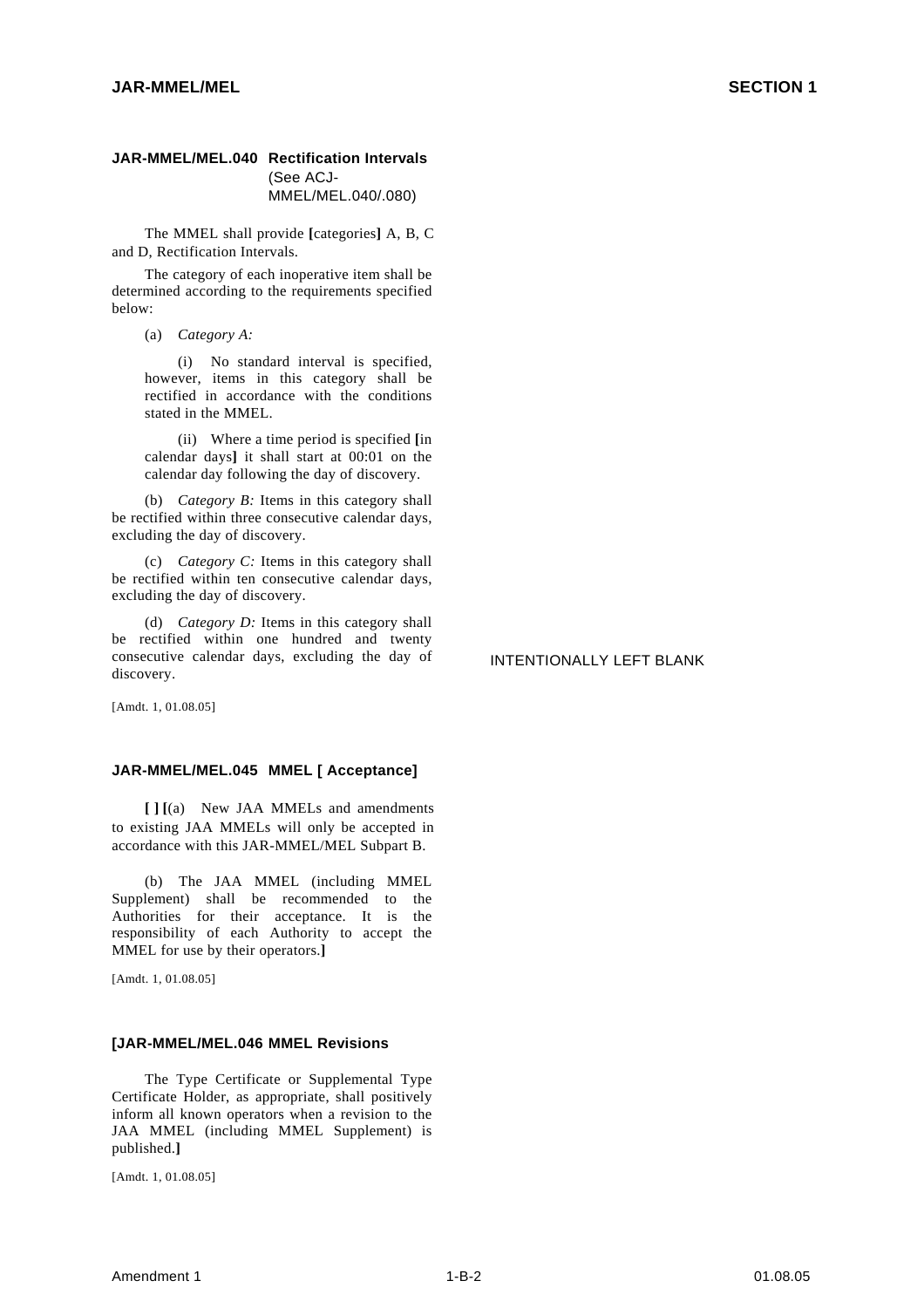# **SUBPART C - MEL**

#### **JAR-MMEL/MEL.050 General**

 (a) The MEL is **[ ] [**a document that lists the equipment which may be temporarily inoperative, subject to certain conditions, at the commencement of flight.**]** This **[**document**]** is prepared by the operator for his**[/**their**]** own particular aircraft taking account of their aircraft **[**configuration**]** and the relevant operational and maintenance conditions in accordance with a procedure approved by the Authority.

 (b) All items related to the airworthiness of the aircraft and not included in the list are automatically required to be operative.

 (c) Non-safety related **[**equipment,**]** such as galley equipment **[**and**]** passenger convenience items, need not be listed. Operators shall establish an effective decision making process for failures that are not listed to determine if they are related to airworthiness and required for safe operation **[**(see ACJ-MMEL/MEL.010(c))**]**.

 (d) The MEL may contain additional advisory material or modified operational and maintenance procedures.

[Amdt. 1, 01.08.05]

# **JAR-MMEL/MEL.055 [Types] of Operation [**(See ACJ-MMEL/MEL.055)**]**

 With the agreement of the Authority, the MEL may include specific provisions for particular **[**types**]** of operation carried out by the operator (e.g. **[**c**]**rew **[**t**]**raining, **[**p**]**ositioning **[**f**]**lights, **[**d**]**emonstration **[**f**]**lights etc.)

[Amdt. 1, 01.08.05]

#### **JAR-MMEL/MEL.060 Preparation of MEL**

 (a) The MEL,**[**including the Preamble and Definitions,**]** shall be based upon, but no less restrictive than, the relevant MMEL (if this exists) **[**accepted**]** by the Authority.

**[**(b) If no such MMEL exists, the MEL may be based upon an alternative MMEL in agreement with the Authority (see ACJ-MMEL/MEL.060(b)).**]** 

 **[**(c)**]** When a **[ ]** MMEL revision **[ ]** is issued, an operator will have 90 days from the date of **[ ]** JAR-MMEL/MEL.060(c) (continued)

revision to **[**submit the revised MEL to the Authority.**]**

 **[**(d)**]** Reduced time scales for implementation of safety related revisions may be required.

[Amdt. 1, 01.08.05]

# **JAR-MMEL/MEL.065 Format of MEL** (See ACJ-MMEL/MEL.065)

 (a) The MEL shall contain a relevant Preamble, Definitions and, if appropriate, clarifying Notes which shall adequately reflect the scope, extent and purpose of the List.

 (b) The MEL shall indicate the revision status of the MMEL, upon which it is based.

 (c) The Preamble shall contain **[ ]** guidance **[**for**]** flight crews **[**and maintenance personnel**]** using the MEL.

[Amdt. 1, 01.08.05]

# **JAR-MMEL/MEL.070 Multiple Unserviceabilities**

 The operator shall ensure that the MEL, including the Preamble, reflects the guidance given in the MMEL on the effects of multiple unserviceabilities.

# **JAR-MMEL/MEL.075 Operational and Maintenance Procedures [**(See ACJ-MMEL/MEL.075)**]**

 (a) Operators shall take Operational and Maintenance procedures referenced in the MMEL into account when preparing an MEL. **[**An operator shall be prepared to present these procedures to the Authority during the MEL approval process.**]** 

 (b) Operational Procedures shall be accomplished in planning for and/or operating with the listed item inoperative. Normally these procedures are accomplished by the flight crew; however, other personnel may be qualified and authorised to perform certain functions. The satisfactory accomplishment of all procedures, regardless of who performs them, is the responsibility of the operator. Appropriate